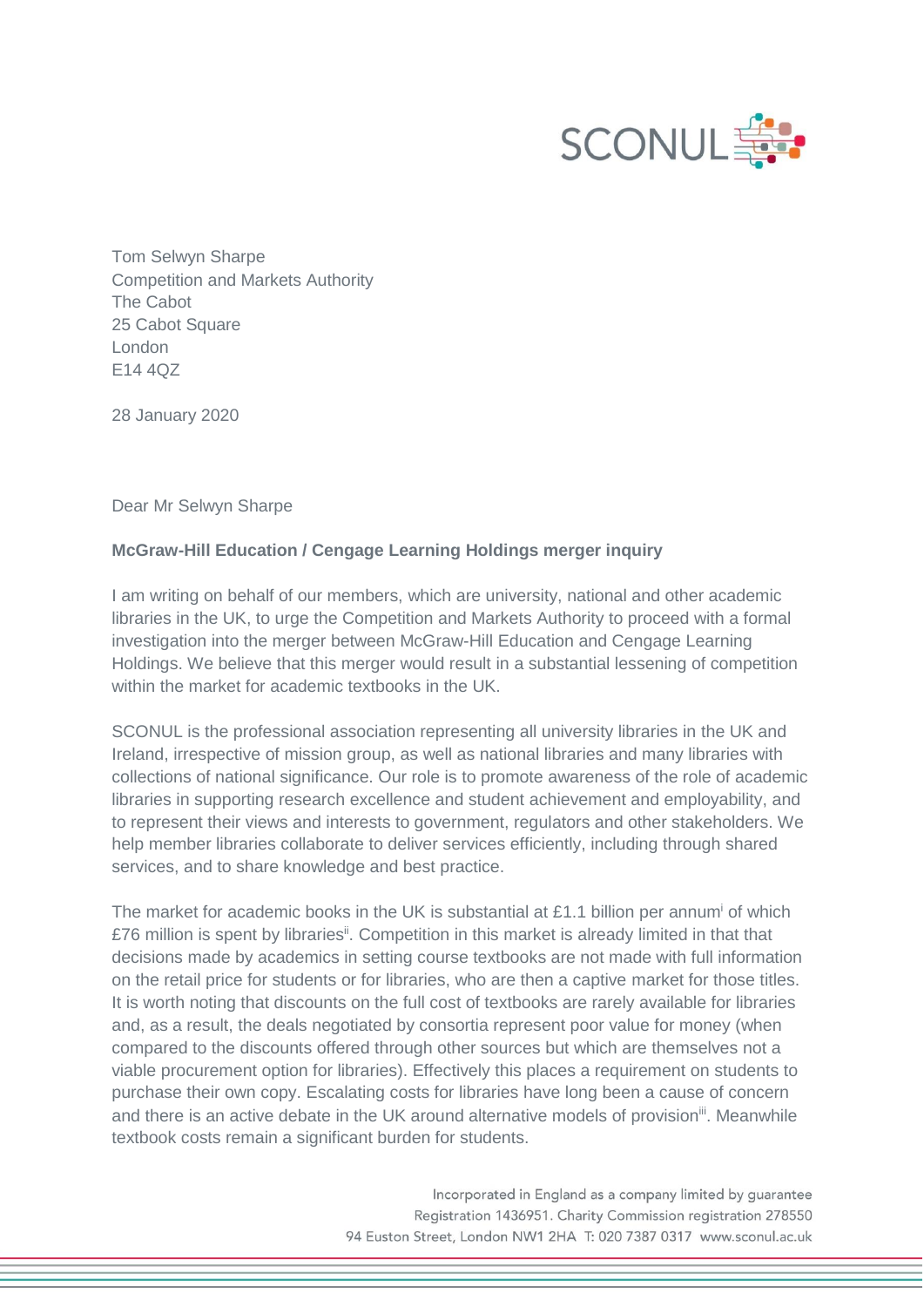We note that our peer organisations in the US and Australia have pressed their competition authorities to conduct full reviews of the proposed merger in their respective jurisdictions.

The issues in the UK are very similar. The market for textbooks in the UK is dominated by the same three large publishers plus Wiley and the merger of two of those competitors would result in a serious contraction in competition. The third large publisher, Pearson, has announced that it plans to phase out print textbooks which would only be available to "rent" in the future, starting with its US market<sup>iv</sup> but then moving to the UK. This will further limit competition in the UK as physical textbook sales remain the dominant element of the market. It would also have the effect of locking in recurrent spend by libraries.

We would note that there are some differences between the US and UK in the use of textbooks, with more emphasis on a single course textbook in general in the US, and a greater focus on including one or more textbooks on reading lists in the UK. We believe this has resulted in less focus in the UK on poor levels of competitiveness and pricing than in the US but does not reflect a more competitive market here.

Publishing companies are moving towards digital models for provision. At present this remains a relatively small portion of the market<sup>y</sup>. Growth has been limited by publisher behaviour as they are keen to impose a print purchasing model into the digital market and in most cases, libraries are required to purchase digital copies on a 'one copy to one reader' model, rather than a 'one copy to many readers' model. The pricing of these offers are designed to be prohibitive for libraries with the aim of maintaining direct sales to students. Exploratory discussions with one publisher on a consortial offer in 2017 illustrate this – the cost of licensing one etextbook via the library would have cost more than the library's entire budget for books.

Many textbooks are not available in digital format for libraries for the current edition, and where libraries are able to purchase them, the access model imposed makes them cumbersome and unattractive for students. This results in students paying to copy sections of textbooks: 80% of the content being scanned via the CLA licence is book content, with textbooks featuring heavily in the list of copied titles. These factors have meant a growing interest in the development of open textbooks in the UK but this remains a very niche area of the textbook market at present<sup>vi</sup>. It is also worth noting that the move from physical to ejournals has not resulted in a real terms pricing reduction. On the contrary, journal prices have continued to outstrip inflation and this is a significant area of market failure in its own right.

Publishers instead are keen to develop the direct to student etextbook market as this will have the effect of (a) removing the market for second hand textbooks; (b) facilitating the sale of digital courseware bundled with textbooks; and (c) allowing the capture of data about usage and engagement. All these issues should be of concern where there is very limited competition between providers in the marketplace.